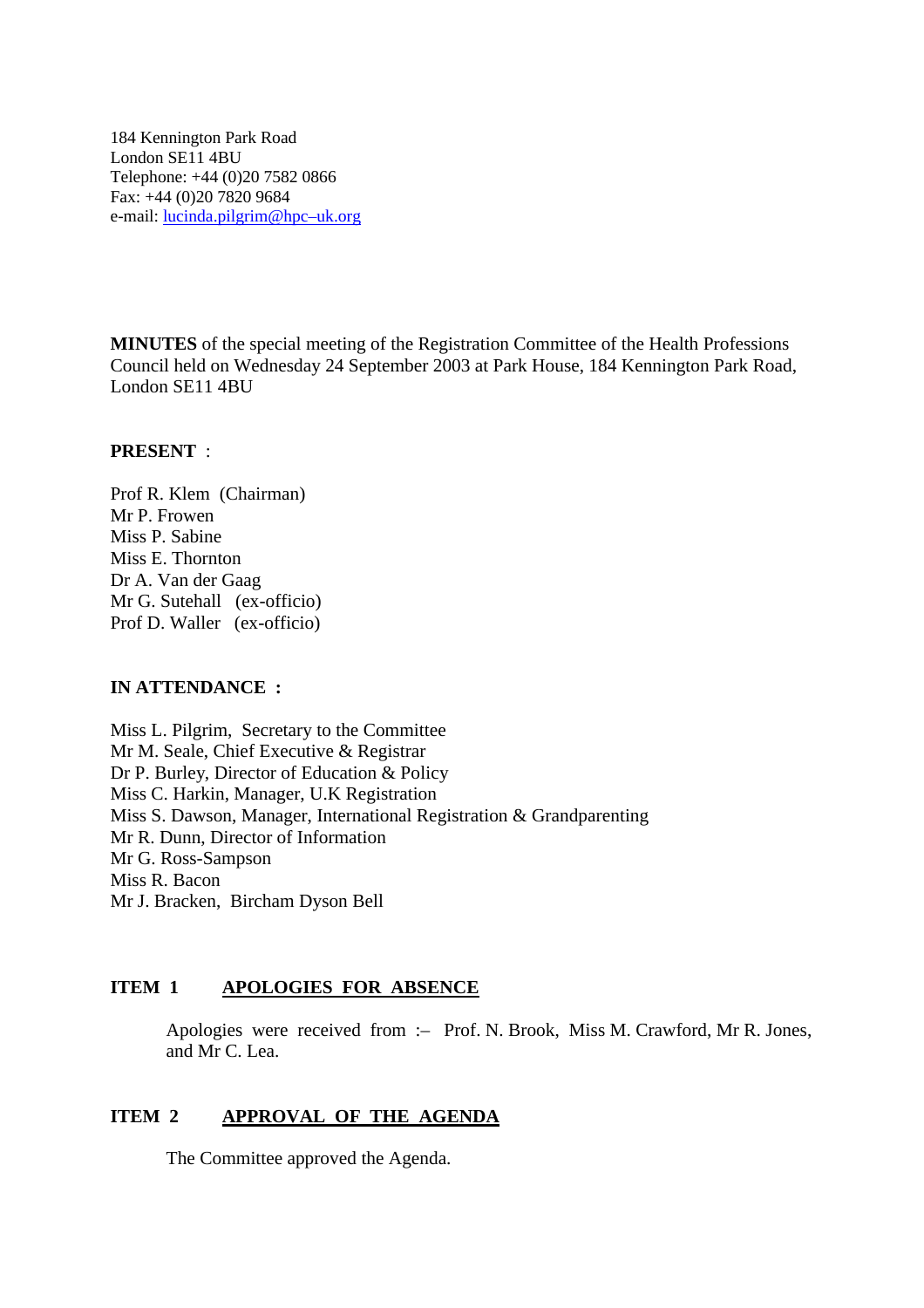# **ITEM 3 RETURN TO PRACTICE**

The Council's legal adviser reiterated his earlier advice, namely, that returners to practice could not be subject to individual assessment. Rather they would have to be treated as a class. However, the Committee could make different provision for different classes of returner. This would have to be on an objective basis so that a returner to practice could identify from any Standards set, what was required of them, taking account of any educational and/or training course they may have undertaken during the time they had been out of practice.

The Committee reconsidered the previous time periods it had set for those returning to practice.

It **AGREED** that there would be three relevant time periods for those returning to practice, namely (a) applicants who had not practised for up to two years; (b) applicants who had been out of practice for between two to five years, and (c) applicants who had been out of practice for five or more years; this category would also include those whose qualification was more than 5 years old and who had never practised.

The Committee **AGREED** that the requirements for each category would be :

| (a) | applicants who had not<br>practised for up to two years                                                                      | No requirements.                                                                                                               |
|-----|------------------------------------------------------------------------------------------------------------------------------|--------------------------------------------------------------------------------------------------------------------------------|
| (b) | applicants who had been out<br>of practice for between two to<br>five years                                                  | A minimum of 30 days' supervised<br>practice and additional study to bring<br>skills and knowledge up to current<br>standards. |
| (c) | applicants who had been out<br>of practice for five years<br>or more; or whose qualification<br>was more than five years old | A minimum of 60 days' supervised<br>practice and additional study to bring<br>skills and knowledge up to current<br>standards. |

The Committee noted that although those whose qualification was over five years old and who had never practised would need to fulfil the same requirements as those who had been out of practice for five years or more, the former would never have been on the Register and would have to meet the requirements before they were allowed on to the Register.

The Committee discussed cases where an applicant had been out of practice for only a short period beyond five years, such as 5½ years, and cases where an applicant had been out of practice for a long period beyond five years, such as 10 years. In the latter case the period of supervised practice might have to be longer than 60 days.